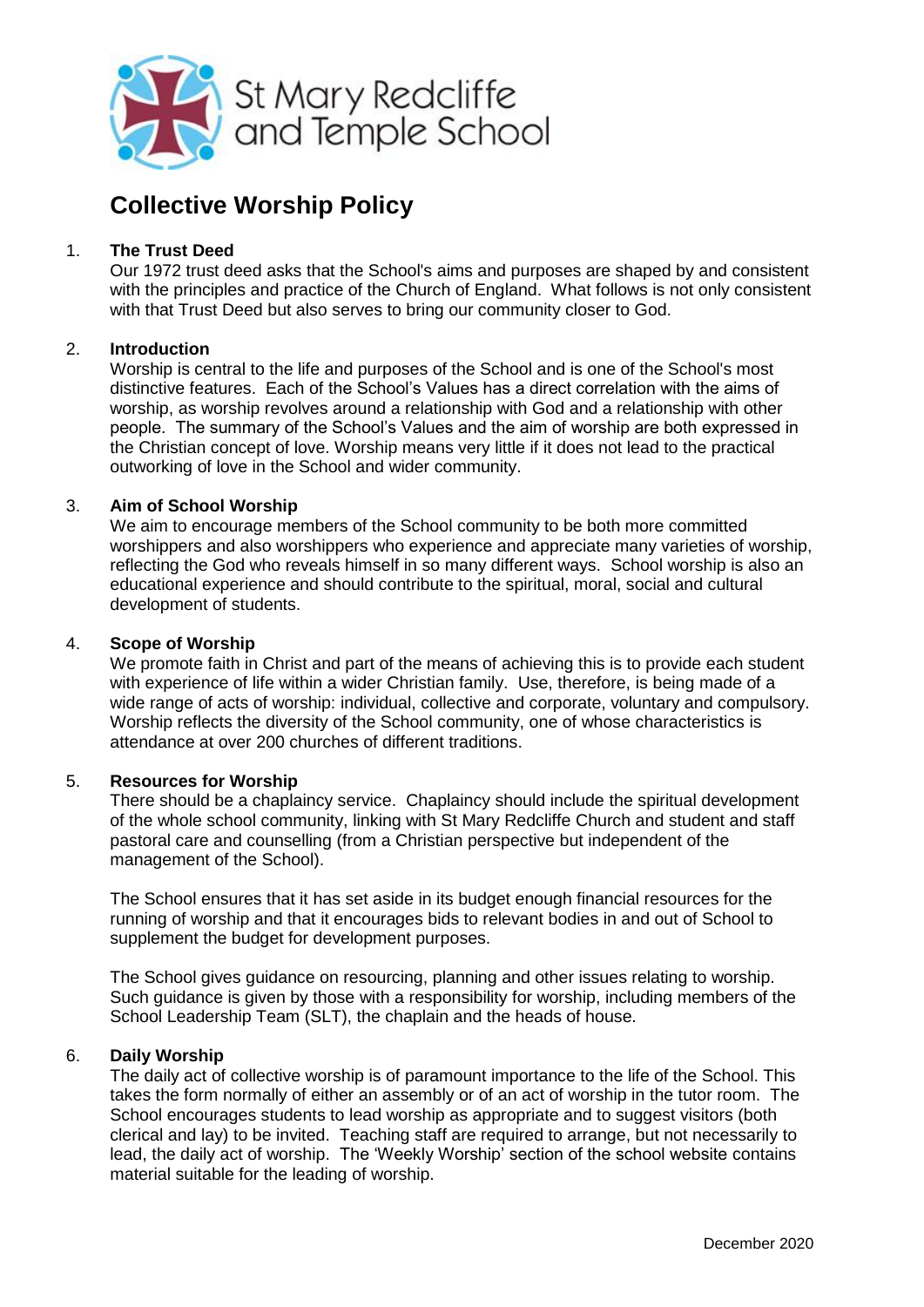# 7. **Eucharists and Full-School Services**

The houses and the sixth form have regular Eucharists (following authorised Anglican formats), led by a variety of clergy. The school encourages active participation by students in these services. The whole School community should be involved in our worship and governors, parents/carers, former scholars and friends are invited to participate as appropriate.

The School has special links with St Mary Redcliffe church. The school builds on those links by having suitable services for a variety of school groups (e.g. students, staff, parents/carers, leavers) at various times of the School and church year.

#### 8. **Voluntary Worship**

There are many opportunities for voluntary worship, ranging from Lent Eucharists to weekly staff prayers to Christian unions to voluntary sixth form worship to a beginning of year service for parents/carers and to various prayer-groups.

There are Harvest and Christmas School charities and Lent House charities. Where possible, the nominated charities should be Christian ones and should involve more than just raising a sum of money.

#### 9. **Planning and Reviewing Worship**

There is to be a worship committee of staff and nominated student representatives, which meets regularly under the chairmanship of the School's director of worship (Assistant Head (community)). The committee also includes the chaplain(s) and reviews and plans both the compulsory and voluntary worship and also coordinates the School's charity work.

Internal monitoring of worship is done by the School Leadership Team and by the heads of house. Targets for developing School worship appear at appropriate times in the School Improvement Plan.

The School's foundation governors have a special responsibility for being informed about and monitoring the school's worship and receive regular reports on how the policy is being implemented.

#### 10. **Christian Nature Of Worship**

Acts of worship at this church school are Christian in their character but account is be taken of the other faiths represented in the School and our society insofar as they can contribute to the understanding and practice of religion. No act of worship should compromise the essential Christian beliefs on the Trinity, the uniqueness of Jesus Christ and the authority of the Bible.

Students of faiths other than Christian are expected to respect the Christian life of the School. Explanation of this is given in school publicity and in the ALIVE Accord (Home School Agreement). Any issues arising in practice after admission are dealt with on an individual basis by the relevant head of house in liaison with the Director of Worship, the chaplains and the foundation governors, as appropriate. It is hoped that such students will be able to contribute to the teaching of the School on world faiths and also to enrich the worship life of the School by offering their experiences/insights on appropriate occasions, e.g. festivals. We are happy to respond to requests from members of faiths other than Christian for provision of, for example, special spaces for worship at lunchtime.

#### 11. **Right of Withdrawal**

We respect the right enshrined in law for parents/carers to request that their child does not attend worship, but we would be surprised (and disappointed) were any parent/carers to do so. Teaching staff, in their conditions of service, must ensure that a daily act of worship is provided for their tutor-group but may exercise their right not to lead it.